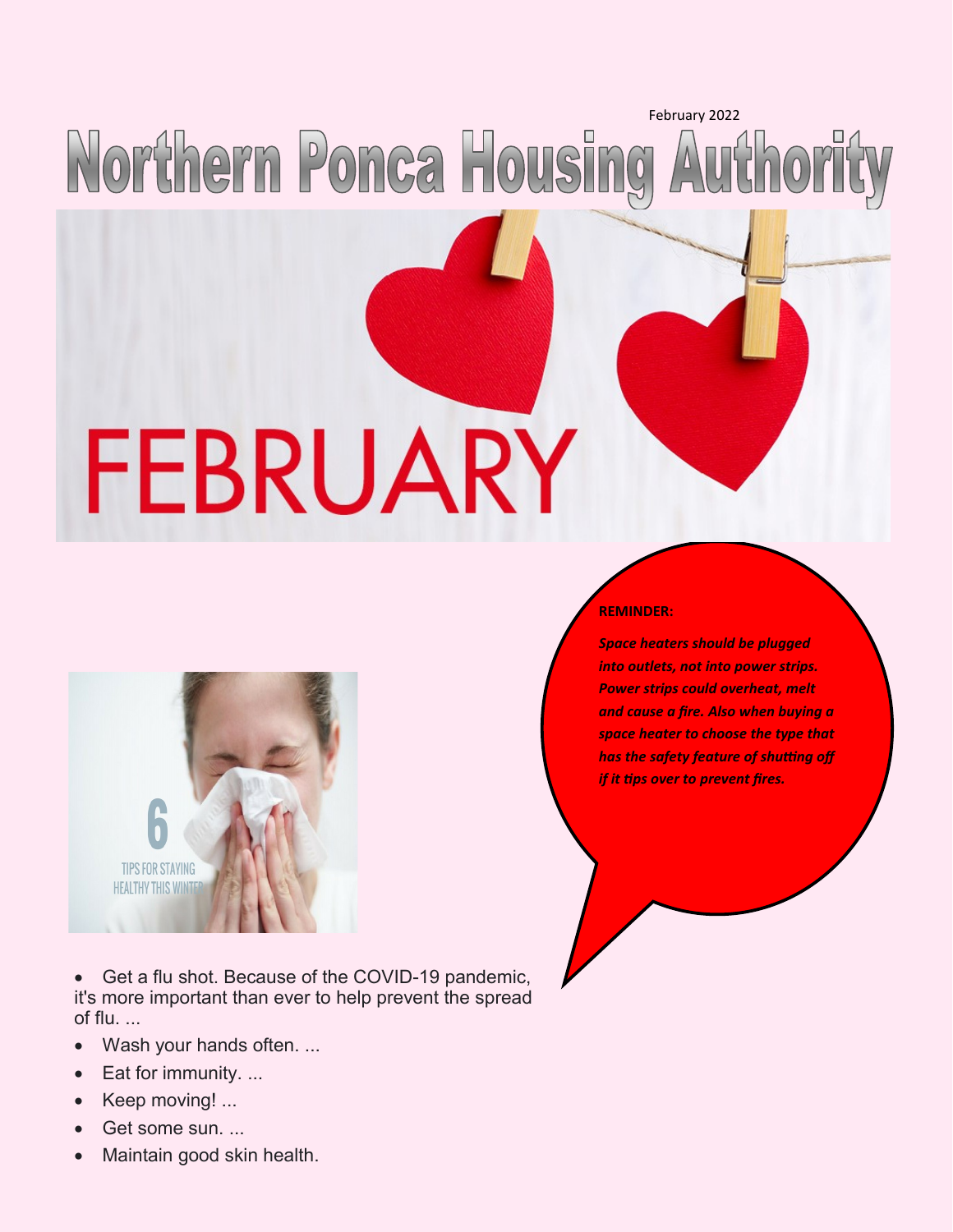#### *Here are the ways your household can qualify for the Affordable Connectivity Program (ACP):*

Based on your household income

If you or your child or dependent participate in certain government assistance programs such as SNAP, Medicaid, WIC, or other programs

If you or your child or dependent already receives a Lifeline benefit

Based on Your Income

You can get ACP if your income is 200% or less than the Federal Poverty Guidelines (see the table below). The guideline is based on your household size and state.

The table below reflects 200% of the 2021 Federal Poverty Guidelines.

| <b>Household Size</b> | 48 Contiguous States, D.C., and Territories |
|-----------------------|---------------------------------------------|
| $\mathbf{1}$          | \$25,760                                    |
| $\overline{2}$        | \$34,840                                    |
| 3                     | \$43,920                                    |
| $\overline{4}$        | \$53,000                                    |
| 5                     | \$62,080                                    |
| 6                     | \$71,160                                    |
| $\overline{7}$        | \$80,240                                    |
| 8                     | \$89,320                                    |

#### **Qualify Through Your Child or Dependent**

Any member of your household can make your household eligible if they participate in one of the programs above. For example, if your child or dependent participates in the Free and Reduced-Price School Lunch Program or is enrolled in a USDA Community Eligibility Provision school, your household qualifies for the ACP benefit.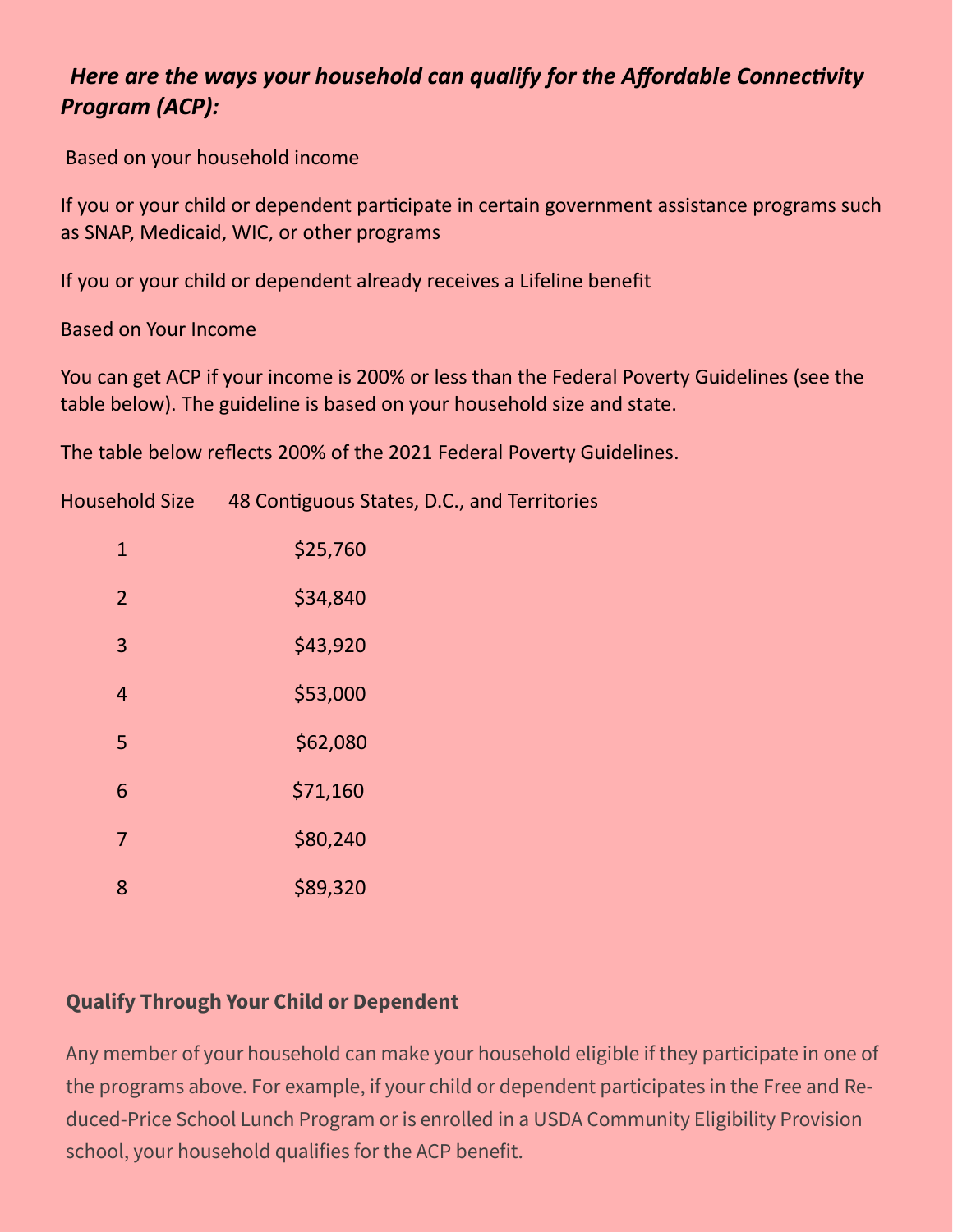You may have to show proof of income, like a tax return or three consecutive pays stubs, when you apply for ACP.

#### **If You Participate in Certain Government Assistance Programs Such As SNAP, Medicaid, WIC, or Other Programs**

Federal Assistance Programs

You can get ACP if you (or someone in your household) participate in one of these programs:

Supplemental Nutrition Assistance Program (SNAP), formerly known as Food Stamps

Medicaid

Special Supplemental Nutrition Program for Women, Infants, and Children (WIC)

Supplemental Security Income (SSI)

Federal Public Housing Assistance (FPHA)

Veterans Pension and Survivors Benefit

Free and Reduced-Price School Lunch Program or School Breakfast Program, including at U.S. Department of Agriculture (USDA) Community Eligibility Provision schools in the 2019-20, 2020-21, or 2021-22 school year

Received a Federal Pell Grant in the current award year

You may need to show a card, letter, or official document as proof that you participate in one of these programs when you apply for the ACP.